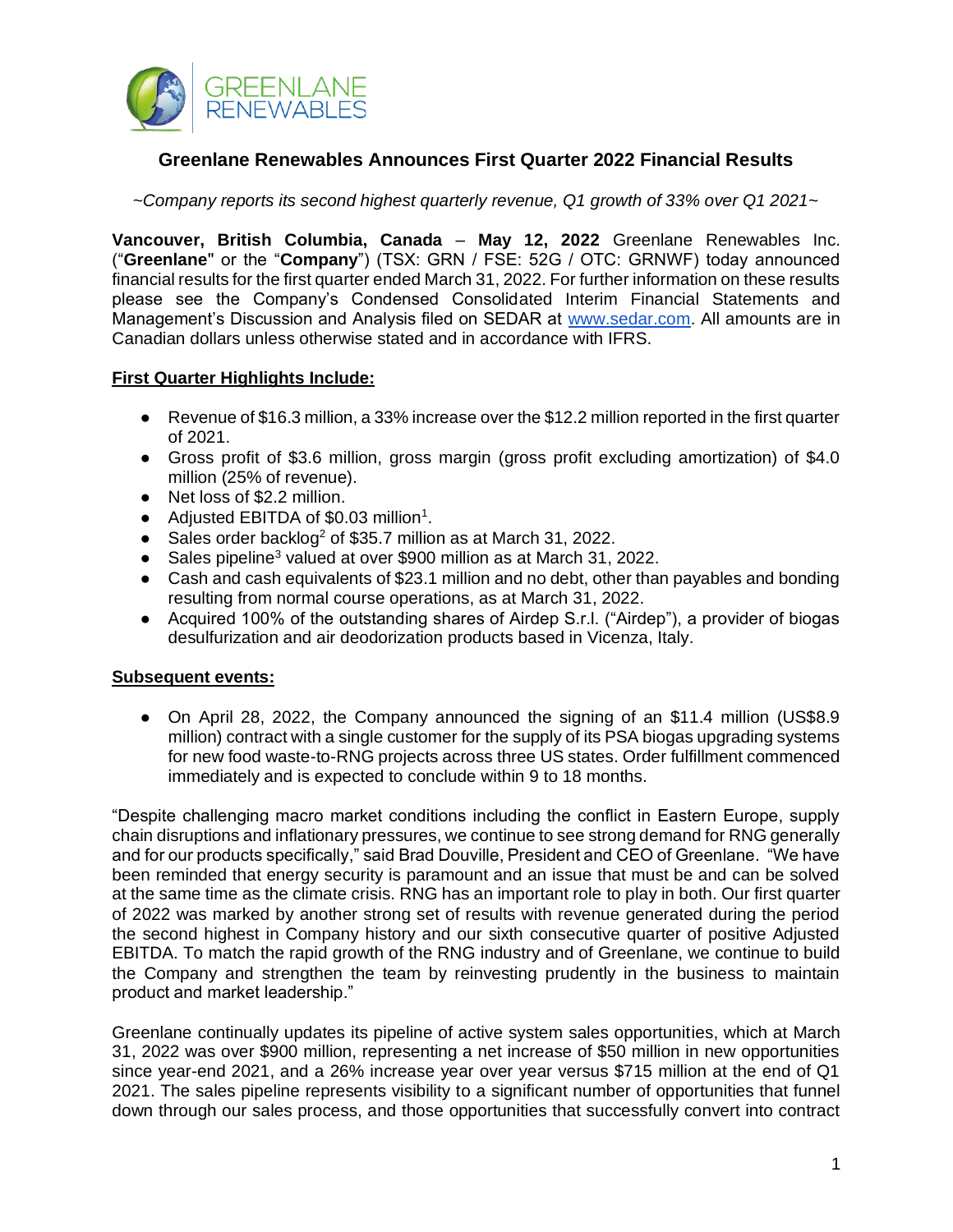wins move into our sales order backlog<sup>2</sup>. The Company's sales order backlog of \$35.7 million as at March 31, 2022 is a snapshot in time which varies from quarter end to quarter end. The sales order backlog increases by the value of new system sales contracts and is drawn down over time as projects progress towards completion with amounts recognized in revenue.

## **The Market Outlook**

According to research firm BloombergNEF, demand for renewable natural gas that can be produced from waste and other renewable sources could jump 45-fold over the next two decades as gas utilities seek to reduce their carbon emissions in the U.S. Highlighting the importance of RNG as a key tool for gas utilities to decarbonize, BNEF projects that RNG consumption could reach as high as 3.15 trillion cubic feet by 2040 (or roughly 12% of current natural gas demand), versus 70 billion cubic feet in 2021.

In North America, RNG project and facility growth also look compelling as the RNG Coalition is projecting a doubling of RNG projects in the next 18 to 24 months, as close to 250 projects are under construction and/or have achieved development benchmarks. The trade organization also highlights the enormous demand potential for RNG in hard-to-decarbonize applications, such as heating demand for buildings, sustainable commercial transportation fuel, and maritime shipping applications. Another encouraging industry announcement was made recently by Waste Management, the largest landfill operator in North America, which will see the company invest US\$825 million to expand its RNG footprint through 2025, increasing forecasted RNG production by 600%.

In the difficult to decarbonize transportation sector, we continue to see strong penetration of RNG as a heavy duty transport fuel. The latest data from NGV America and the RNG Coalition revealed that 64 percent of all on-road fuel used in natural gas vehicles in 2021 was RNG, equating to 13 percent growth over 2020 volumes and an impressive 234 percent increase since 2017.

In response to the Russian invasion of Ukraine, the EU remains more committed than ever to remove its dependence on energy from Russia, with an urgent focus on natural gas. According to the International Energy Agency, Europe imports approximately 90% of its natural gas consumption, 45% of which comes from Russia. The European Commission has proposed to rapidly increase biomethane production to 35 billion cubic meters by 2030, representing over 10 fold growth against the 3 billion cubic meters in 2020 and about 20% of Russian gas imports.

## **Conference Call**

The public is invited to listen to the conference call in real time by telephone at 2 pm PT (5 pm ET) today, May 12th. To access the conference call by telephone, please dial: 1-800-319-4610 (Canada & USA toll-free) or 1-604-638-5340. Callers should dial in 5-10 minutes prior to the scheduled start time and ask to join the Greenlane Renewables conference call.

Shortly after the conference call, the replay will be archived on the Greenlane Renewables website and replay will be available in streaming audio and a downloadable audio file.

## **SPECIFIED FINANCIAL MEASURES**

Management evaluates the Company's performance using a variety of measures, including "Adjusted EBITDA", "gross margin" (gross profit excluding amortization), "sales pipeline" and "sales order backlog". The specified financial measures, including non-IFRS measures and supplementary financial measures should not be considered as an alternative to or more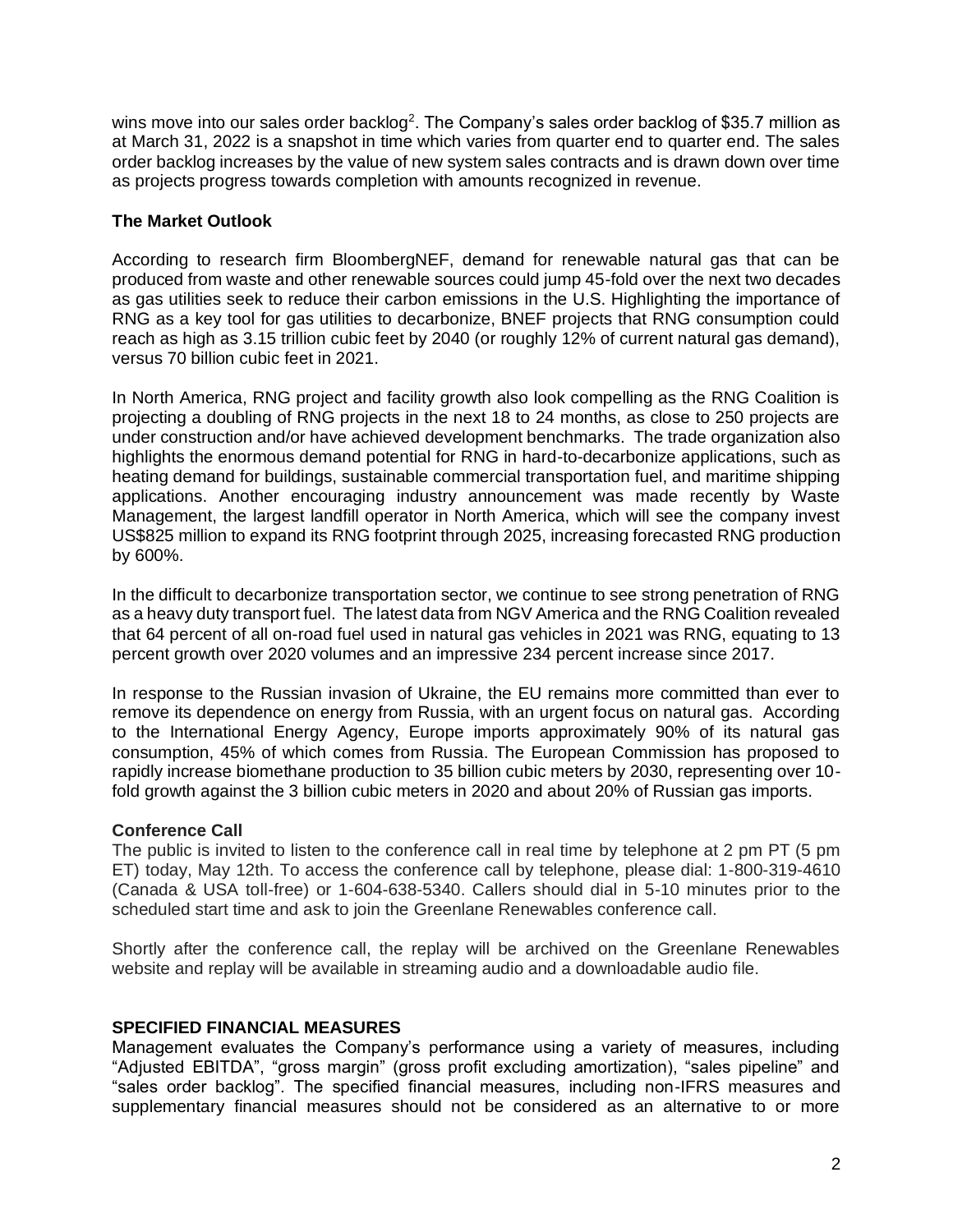meaningful than revenue or net loss. These measures do not have a standardized meaning prescribed by IFRS and therefore they may not be comparable to similarly titled measures presented by other publicly traded companies and should not be construed as an alternative to other financial measures determined in accordance with IFRS. The Company believes these specified financial measures provide useful information to both management and investors in measuring the financial performance and financial condition of the Company. Management uses these specified financial measures to exclude the impact of certain expenses and income that must be recognized under IFRS when analyzing consolidated underlying operating performance, as the excluded items are not necessarily reflective of the Company's underlying operating performance and make comparisons of underlying financial performance between periods difficult. From time to time, the Company may exclude additional items if it believes doing so would result in a more effective analysis of underlying operating performance. The exclusion of certain items does not imply that they are non-recurring.

# **Adjusted EBITDA**

Adjusted EBITDA is a non-IFRS measure and is defined by the Company as earnings before interest, taxes, foreign exchange, depreciation and amortization, as well as adjustments for other income (expense), value assigned to options and RSU's granted, and strategic initiatives.

|                               | <b>Fiscal quarter ended</b><br>March 31, 2022<br>\$000's | <b>Fiscal quarter ended</b><br>March 31, 2021<br>\$000's |
|-------------------------------|----------------------------------------------------------|----------------------------------------------------------|
| Net loss, before tax          | (2, 151)                                                 | (230)                                                    |
| Add back:                     |                                                          |                                                          |
| Share based compensation      | 550                                                      | 175                                                      |
| Depreciation and amortization | 617                                                      | 390                                                      |
| Finance expense               | 25                                                       | 59                                                       |
| Finance income                | (24)                                                     |                                                          |
| Other income                  |                                                          | (209)                                                    |
| Foreign exchange loss         | 692                                                      | 419                                                      |
| Strategic initiatives         | 321                                                      |                                                          |
| <b>Adjusted EBITDA</b>        | 30                                                       | 604                                                      |

**Note 1 -** Reconciliation of net loss to Adjusted EBITDA:

**Note 2** - Sales order backlog is a supplementary financial measure that refers to the balance of unrecognized revenue from contracted biogas upgrading system supply projects. The sales order backlog increases by the value of new system sales contracts and is drawn down over time as projects progress towards completion with amounts recognized in revenue (by reference to the stage of completion of each contract).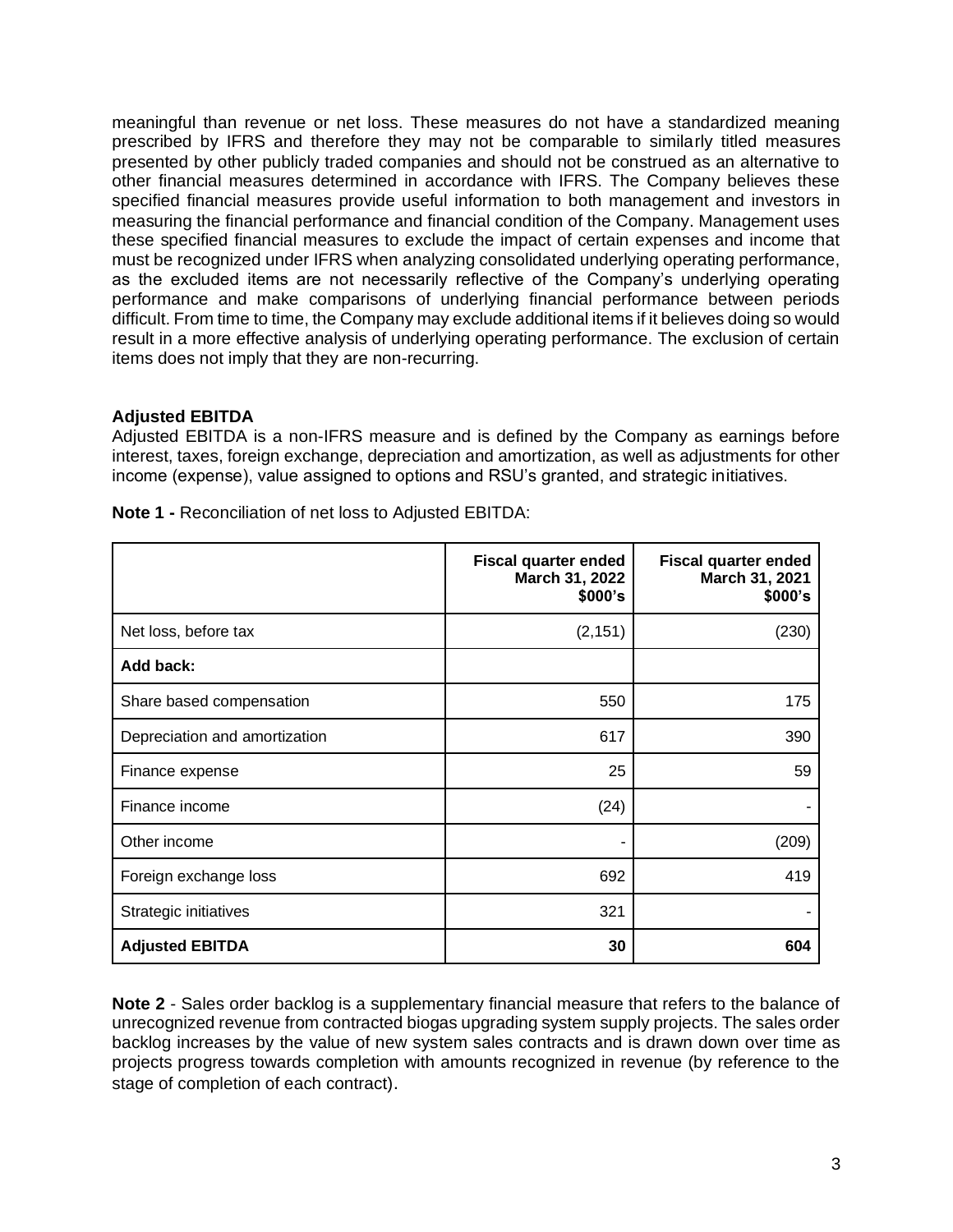**Note 3** - Greenlane maintains a sales pipeline of prospective projects that it updates regularly based on quote activity to ensure that it is reflective of sales opportunities that can convert into orders within approximately a rolling 24 month time horizon. The sales pipeline is a supplementary financial measure. Not all of these potential projects will proceed or proceed within the expected timeframe and not all of the projects that do proceed will be awarded to Greenlane. Additions to the amount in the sales pipeline come from situations where the Company provides a quote on a prospective project and reductions to the sales pipeline arise when the Company loses a prospective project to a competitor, a project does not proceed or, where a quote in the pipeline is converted to Greenlane's sales order backlog.

All filings related to the first quarter ended March 31, 2022 are available on SEDAR at [www.sedar.com.](http://www.sedar.com/)

#### **About Greenlane Renewables**

Greenlane Renewables is a pioneer in the rapidly growing renewable natural gas ("RNG") industry. As a leading global provider of biogas upgrading systems, we are helping to clean up two of the largest and most difficult-to-decarbonize sectors of the global energy system: the natural gas grid and the commercial transportation sector. Our systems produce clean, lowcarbon and carbon-negative RNG from organic waste sources such as landfills, wastewater treatment plants, dairy farms, and food waste streams. To the company's knowledge, Greenlane is the only biogas upgrading company offering the three main technologies: waterwash, pressure swing adsorption, and membrane separation. Greenlane's business has been built on over 30 years of industry experience, patented and proprietary technology, over 100 hydrogen sulfide treatment systems sold, and over 135 biogas upgrading systems sold into 19 countries, including some of the largest RNG production facilities in the world. For further information, please visit [www.greenlanerenewables.com.](http://www.greenlanerenewables.com/)

#### **For more information please contact:**

Incite Capital Markets Eric Negraeff / Darren Seed Greenlane Renewables Inc. Brad Douville, President & CEO, Ph: 604.493.2004 Email: [IR@greenlanerenewables.com](mailto:IR@greenlanerenewables.com)

Forward Looking Information Advisory – This news release contains "forward-looking information" within the meaning of applicable securities laws. All statements contained herein that are not historical in nature contain forward-looking information. Forward-looking information can be identified by words or phrases such as "may", "expect", "likely", "should", "would", "plan", "anticipate", "intend", "potential", "proposed", "estimate", "believe", "continues to", or "continually" or the negative of these terms, or other similar words, expressions and grammatical variations thereof, or statements that certain events or conditions "may" or "will" happen. The forward-looking information contained in this press release, includes, but is not limited to: the overall growth of the global RNG market, including the 45-fold demand increase for renewable natural gas that may be produced from waste and other renewable sources over the next two decades, projections for RNG consumption by 2040, projections by trade organizations that RNG projects may double in the next 18 to 24 months and the enormous demand potential for RNG in hard-to-decarbonize applications, and that landfill operators' investment towards expanding RNG footprint will increase forecasted RNG production; that the EU's commitment to remove its dependence on energy from Russia will support growth in the RNG industry; the ability of the Company to pursue strategic growth initiates and further invest in product enhancements; management's belief that the sales pipeline represents visibility to a significant number of opportunities that will, through the sales process, convert opportunities into signed contracts and move into the sales order backlog, which will be drawn down and the Company advances and completes projects to realize revenue; management's expectations and beliefs regarding its ability to maintaining its competitive position going forward. The forward-looking information contained herein is made as of the date of this press release and is based on assumptions management believes to be reasonable at the time